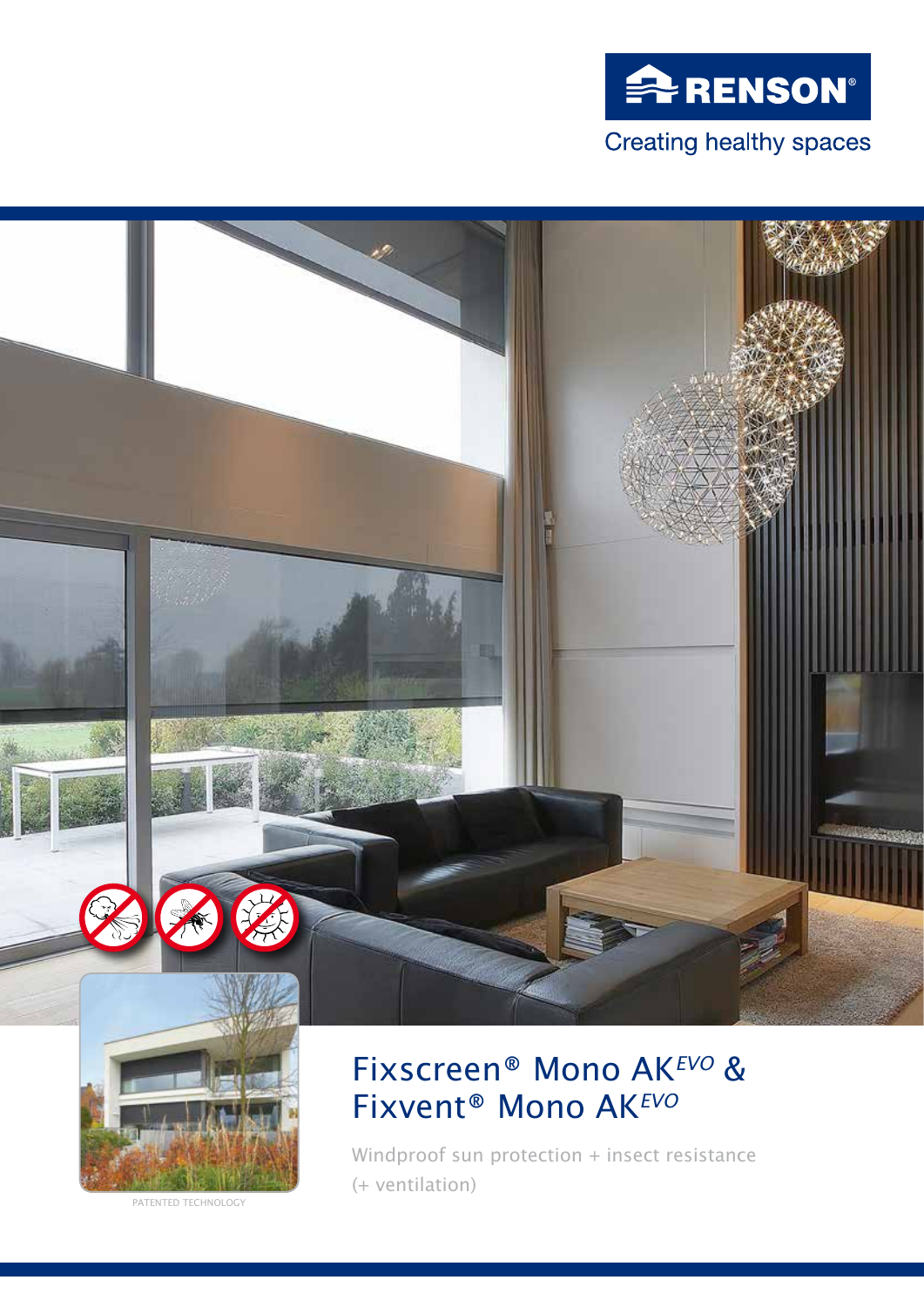## Fixscreen® Mono AK*EVO* & Fixvent® Mono AK*EVO*

RENSON® offers with the Fixvent® Mono AK*EVO* and Fixscreen® Mono AK*EVO* an aesthetical and comfortable solution which combines windproof sun protection, insect resistance and, in case of the Fixvent®, even ventilation.

Both products can perfectly be combined with each other (within one specific project as well as within one certain space), thanks to their same 'look & feel' features. These products allow an easy and smooth overframe installation for window depths between 50 and 215 mm. Thanks to the patented Connect&Go®- and Click&Safe®-technology, an easy (dis)mounting of the screen tube can be guaranteed.

The box as well as the screen itself meet the needs of a high stability and consistency. On the one hand official tests (according to the STS52.0-norm) guarantee a minimal distortion of the box at high windloads at the window, and on the other hand the Fixscreen®–technology provides a tight and windproof screen up to 130km/h. Then there is the Smoothtechnology, which provides the zipper guides of a patented wear-resistant layer and makes the screen go up and down smoothly and silently.

#### The Fixvent® Mono AK*EVO* and Fixscreen® Mono AK*EVO* offer herewith following combinations:

#### **•** High thermal comfort:

- solid U-values up to 0,32 W/m²K (EXTREME-version)

#### **•** High visual comfort:

- control of incoming light
- maximal see-through to the external side even with the screen completely down

#### **•** High acoustic comfort:

- different acoustic levels available offering a solution to every situation
- Fixvent® Mono AK*EVO*
	- standard-version: up to 40 (-1;-4) dB
	- ULTRA-version: up to 45 (-1;-5) dB
	- EXTREME-version: up to 48 (-2;-5) dB
- Fixscreen® Mono AK*EVO*: up to 52 (-2;-5) dB

#### **•** High aesthetical finish:

- hidden installation with a maximal respect for the architecture: can be installed on aluminium, wood, uPVC windows in all possible window depths
- hidden weld seam at the height of the bottom bar
- large screen surfaces possible: up to 21 m² (Fixscreen® Mono AK*EVO* coupled in two parts with 2 motors)

#### **•** High physical comfort (Fixvent® Mono AK*EVO*):

- self-regulating flap: natural ventilation without any draft
- controllable airflow: manual, with rod or motorized
- incoming air guided in upwards position to ensure a comfortable indoor climate
- = i-Flux® technology: optimal comfort, minimal energy loss

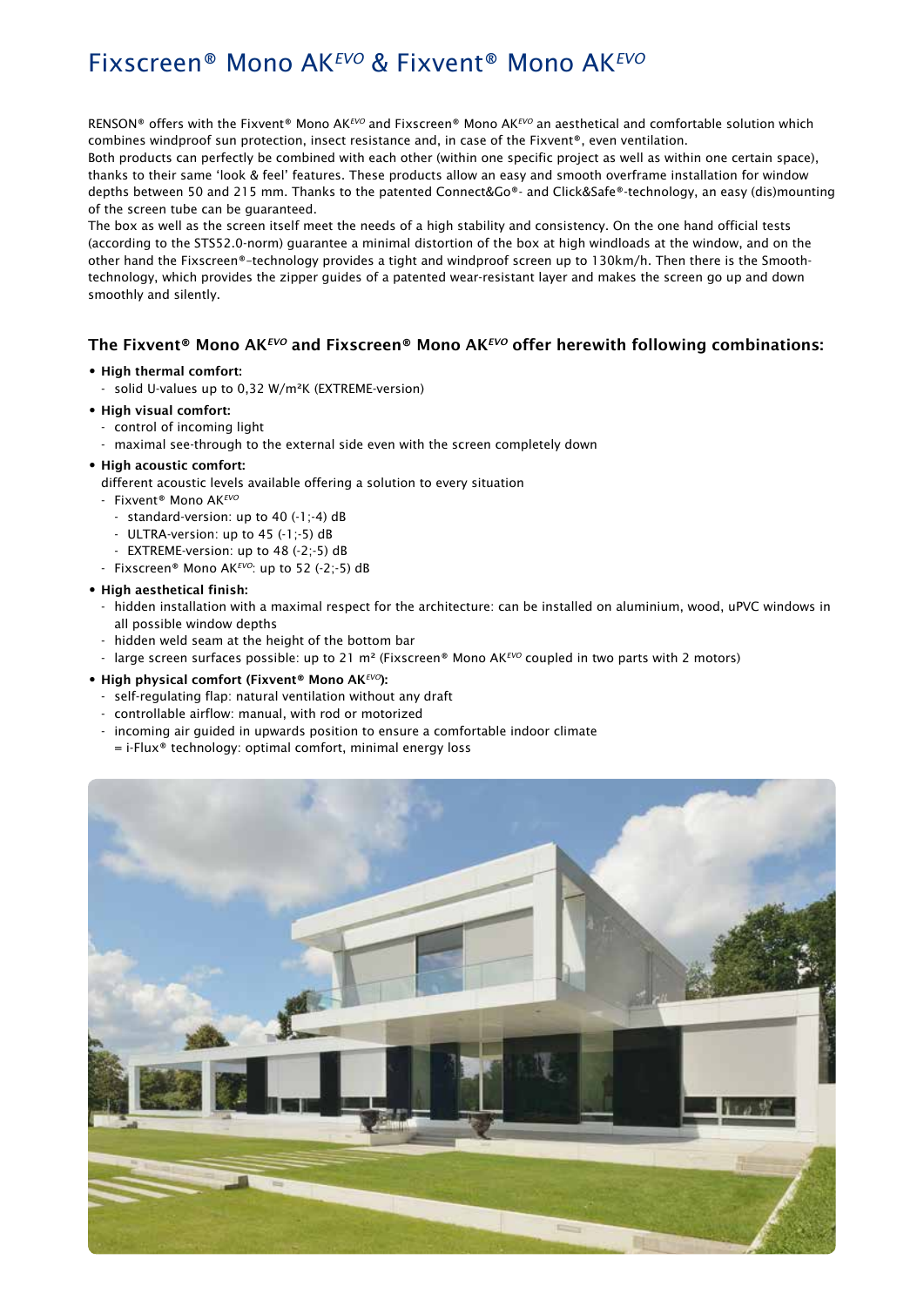### Fixscreen® Mono AK*EVO* & Fixvent® Mono AK*EVO*



### Fixvent® Mono AK*EVO*

- Ideal solution for new-build, (large) renovations and projects
- Constant supply of fresh and healthy air: self-regulating as from 2 Pa
- 3 levels of sound absorption in open position:
	- Fixvent® Mono AK*EVO*: up to 40 (-1;-4) dB
	- Fixvent® Mono AK*EVO* Ultra: up to 45 (-1;-5) dB
	- Fixvent® Mono AK*EVO* Extreme: up to 48 (-2;-5) dB



## Fixvent® Mono UT*EVO*

- Especially developed for utility buildings in which both the natural air supply and mechanical extraction are located in the same room
- Ideal solution for rooms with a high occupancy (as class rooms, offices, ...)
- Constant higher level of basic ventilation: self-regulation as from 10 Pa
- 2 levels of sound absorption in open position:
- Fixvent® Mono UT*EVO*: up to 40 (-1;-4) dB
- Fixvent® Mono UT*EVO* Ultra: up to 45 (-1;-5) dB
- No visual difference with Fixvent® Mono AK*EVO*



### Fixscreen® Mono AK*EVO*

- Ideal solution for new-build, (large) renovations and projects
- Easily combinable with Fixvent® Mono AK<sup>*EVO*:</sup> same look and feel
- Sound absorption up to 52 (-2;-5)  $dB$

| Guarantee                  |                                                                                            |
|----------------------------|--------------------------------------------------------------------------------------------|
| 5 year guarantee           | Against any defects occurring during normal use and maintenance                            |
| 7 year guarantee           | Fixscreen®-technology : zip remains in side channel                                        |
| 10 year guarantee          | concerning the coating of aluminium elements                                               |
| Guaranteed wind resistance | 130 km/h (wind class 3) (screen placed in closed<br>position before a window construction) |

*For further details: see the warranty certificate*